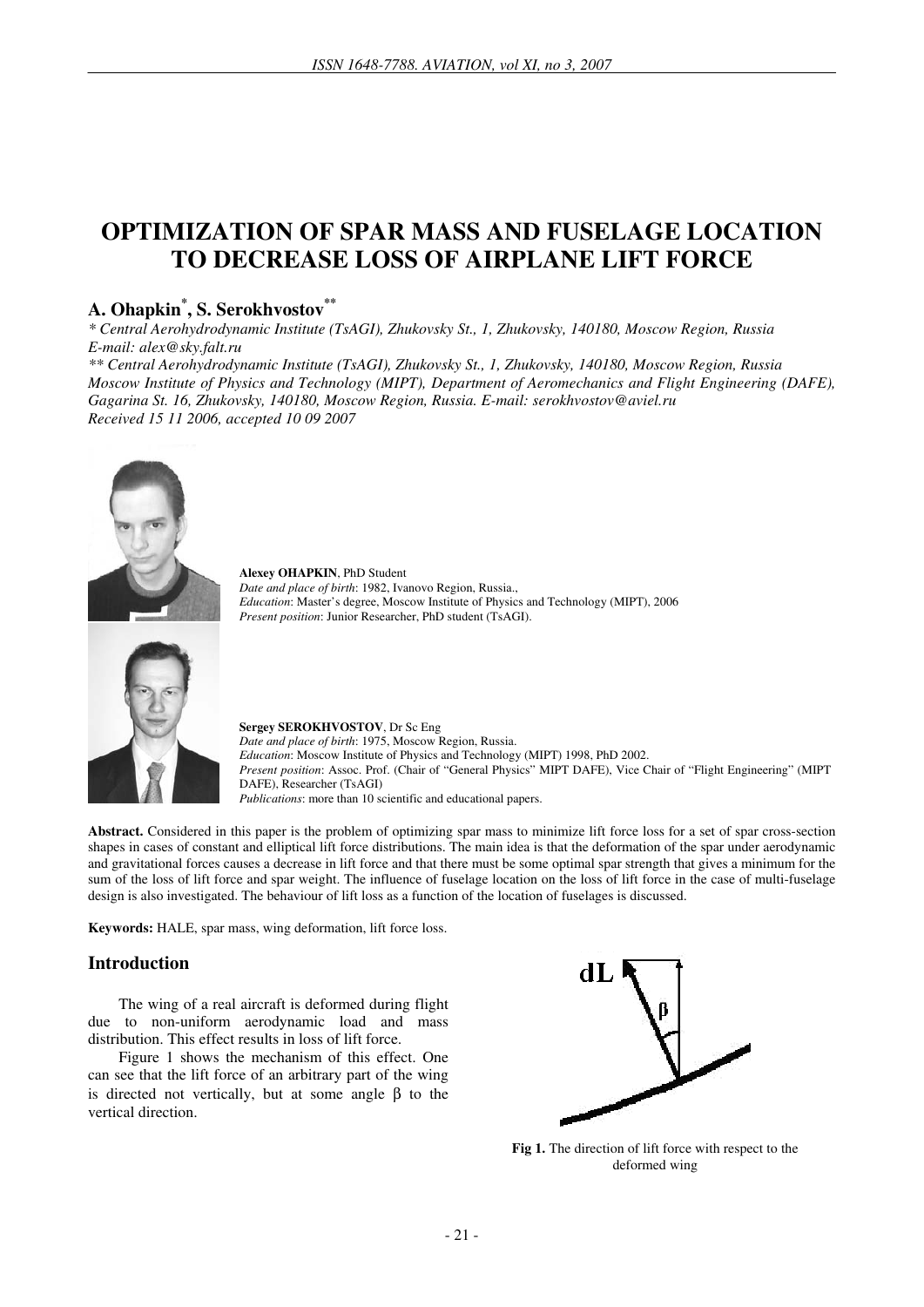The spar is the most important wing box structural component that defines the value of wing deformation and, as a consequence, loss in lift force. Making the spar stronger (for example, by increasing the cross-section shape size) can decrease wing deformation and associated loss in lift force. On the other hand, the mass of the spar increases with the increase in its strength. So there must be some an optimal strength that provides the minimum of "spar weight + lift force loss".

In most cases, the value of the loss in lift force is not high enough to take into consideration. But, for example, the design of HALE aircraft requires a wing with a very large wingspan and high aspect ratio to achieve desired aerodynamic performance. Wing deformation grows to a considerable amount with the increase in the wingspan and aspect ratio, and therefore deformations and related loss in lift force cannot be neglected (Fig 2). In such a special case, aerodynamic and structural weight optimization plays an important role in the aircraft design procedure.

The problem of maximizing the value of "lift force minus weight of aircraft" through the variation of spar mass is investigated.

The wing spar can be of various types. For example, the spar of "Helios" has constant cross-section shape and dimensions. This type of spar is preferable from a "manufacturing" point of view. But a spar with constant maximal mechanical tension can have less mass than a spar with a constant cross-section with the same deformation.



**Fig 2.** Wing deformation of HALE "Helios" [1]

There can also be various types of lift force distribution along the wing span. Elliptical distribution provides a minimum of induced drag. But it is rather difficult to realize this distribution. The other model case is constant lift distribution.

Figure 3 shows the distribution of lift force for "Helios". One can see that this distribution is more complex than the types mentioned above but can be approximated by these types of distribution in the first steps of the procedure of spar design.

Cases of constant cross-section spar and a spar with constant tension for constant and elliptical lift force distribution will be considered.



**Fig 3.** "Helios" lift force distribution [1]

#### **Spar mass optimization**

Consider the procedure of this investigation in the case of constant spar cross-section, constant wing chord *b*, and constant lift distribution.

The lift force  $L^*$  of a deformed wing with span *b* and chord *c* can be obtained by the formula

$$
L^* = 2 \int_0^{\frac{b}{2}} \frac{C_L \rho V^2 c}{2} \cos \beta d\xi,
$$

where

$$
\cos \beta = \frac{1}{\sqrt{1 + t g^2 \beta}} = \frac{1}{\sqrt{1 + z'^2}} \,,
$$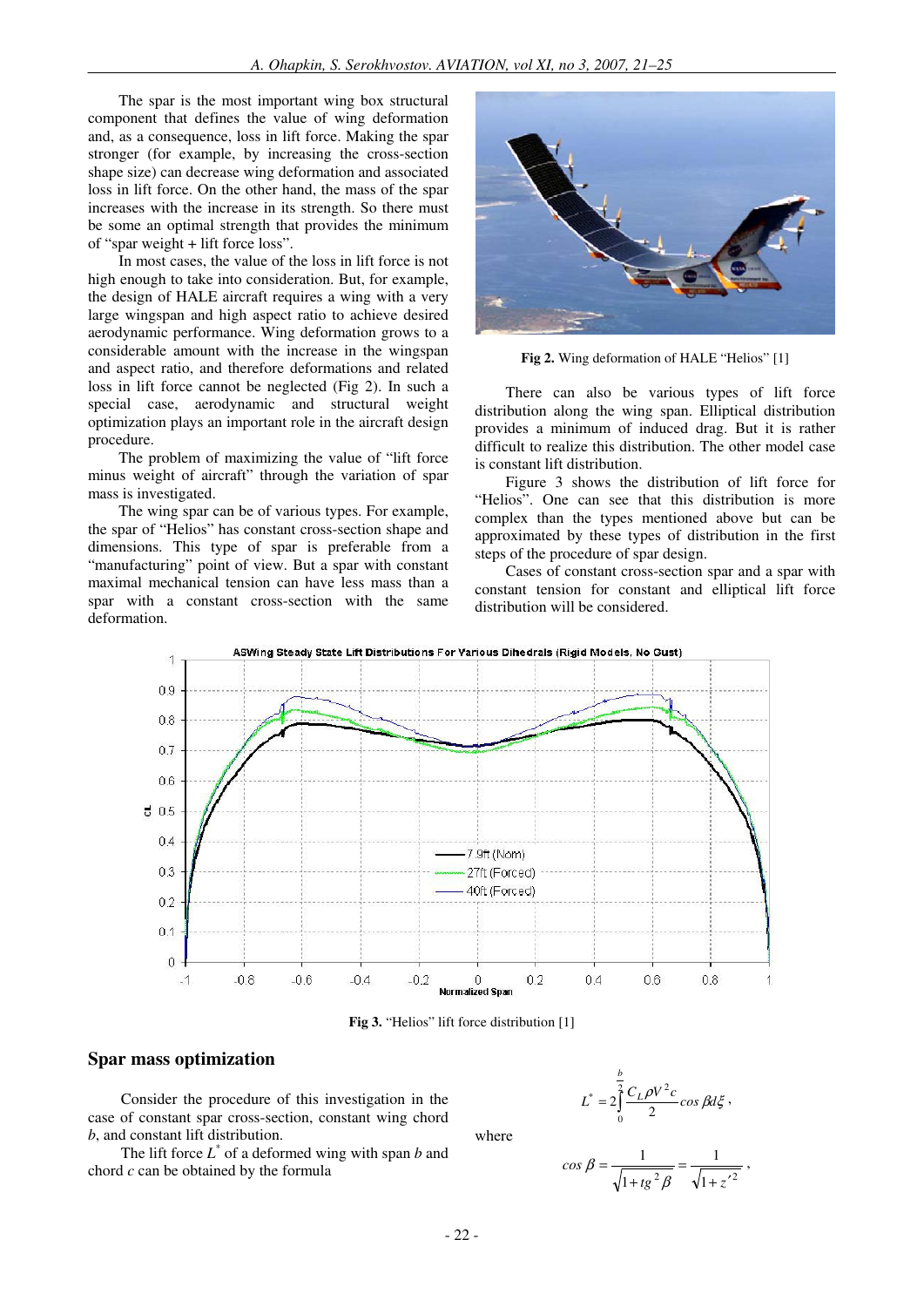*CL* – lift force coefficient,

 $\rho$  – air density,

*V* – velocity of aircraft,

*z* – wing chord vertical coordinate.

As we know from the theory of elasticity<sup>\*</sup>,

$$
z' = \int_{0}^{y} \frac{M_x}{EJ} dz = \frac{C_L \rho V^2 c}{12EJ} \left[ y^3 - \frac{3}{2} y^2 b + \frac{3}{4} y b^2 \right],
$$

where  $M_x$  – mechanical torque,

*E* – Young module,

*J* – inertia moment of the cross-section,

*y* – coordinate of the cross-section along the wing span. From this, the lift force is defined by the formula

$$
L^* = \frac{C_L \rho V^2 S}{2} \left[ 1 - \frac{1}{28} \left( \frac{C_L \rho V^2 S b^2}{2 E J} \right)^2 \right] = L_0 - A_1 \frac{L_0^3}{m_l^2},
$$

where

$$
L_0 = \frac{C_L \rho V^2 S}{2}, A_1 = \frac{b^6 \rho_l^2}{448 E^2 (c c)^4},
$$

*S* – wing area,

*l* – wing span,

 $\rho_l$  – spar density,

 $\overline{c}$  – relative chord thickness.

During cruise flight with constant velocity and altitude, lift force must be equal to the airplane weight:

$$
L^* = mg \t{,} \t(1)
$$

where *m* is airplane mass.

The optimization problem is searching for the maximum of function *F:* 

$$
F=m-m_l
$$

at condition (1).

So, the Lagrange function *Q* for this problem is

$$
Q = m - m_l + \lambda \left( L_0 - A_1 \frac{L_0^3}{m_l^2} - mg \right).
$$

From this, optimal spar mass is defined as

$$
m_l = \sqrt[3]{\frac{2A_1}{g}} L_0,
$$

and the minimum value of lift force relative losses *B* is

$$
B = \frac{L_0 - L^*}{L_0} = \sqrt[3]{\frac{A_1 g^2}{4}}.
$$

It must be noted that this spar mass can correspond to the case in which the mechanical tension in some spar points exceed the limits, so the spar may be damaged. It is rather evident that the highest tension value  $\sigma_{max}$  is in the wing root. Its value can be obtained from the theory of elasticity as

$$
\sigma_{max} = \frac{Y_0 b^2 \rho_l}{4 \overline{c} c m_l}.
$$

For the case considered

$$
\sigma_{max} = \sqrt[3]{\frac{7}{2} g E^2 \overline{c} c \rho_l} \ .
$$

The investigation shows that for all cases mentioned above the expressions for  $m_l$ ,  $\sigma_{max}$  and *B* are the same and differs from each other only by the numerical constants  $A_0$  and  $D_0$ :

$$
m_l = \sqrt[3]{\frac{2A_0b^6\rho_l^2}{gE^2(\overline{c}c)^4}}L_0 \sim \sqrt[3]{A_0} ;
$$
  

$$
B = \frac{L_0 - L^*}{L_0} = \sqrt[3]{\frac{A_0b^6\rho_l^2g^2}{4E^2(\overline{c}c)^4}} \sim \sqrt[3]{A_0} ;
$$
  

$$
\sigma_{max} = \sqrt[3]{D_0gE^2\overline{c}c\rho_l}.
$$

So, the relationships between the values of these functions for all the cases considered are presented in table. From this table, one can see that for the constant values of wing span, wing chord, and characteristics of spar material, it is possible to reduce the relative lift force losses and maximal tension through rational lift and spar cross-section distribution along the wing span.

#### **Optimization of fuselage location**

Another way to decrease losses in lift force is multifuselage design and proper location of the fuselages.

Consider the problem of lift force maximization through the location of fuselage optimization for the cases of two, three, four and five fuselages. Assume that fuselages are located symmetrically with respect to the centre line of the airplane.

Let  $\varepsilon$  be the relative mass of all fuselages with respect to total aircraft mass.

Consider the case of two fuselages. The fuselages are the point masses located at the distance  $y_0$  from the centre line. So, from the theory of elasticity [2],

 \*) ПИСАРЕНКО, ГС., ЯКОВЛЕВ, АП., МАТВЕЕВ, ВВ. Справочник по сопротивлению материалов. Киев: Наукова думка, 1975.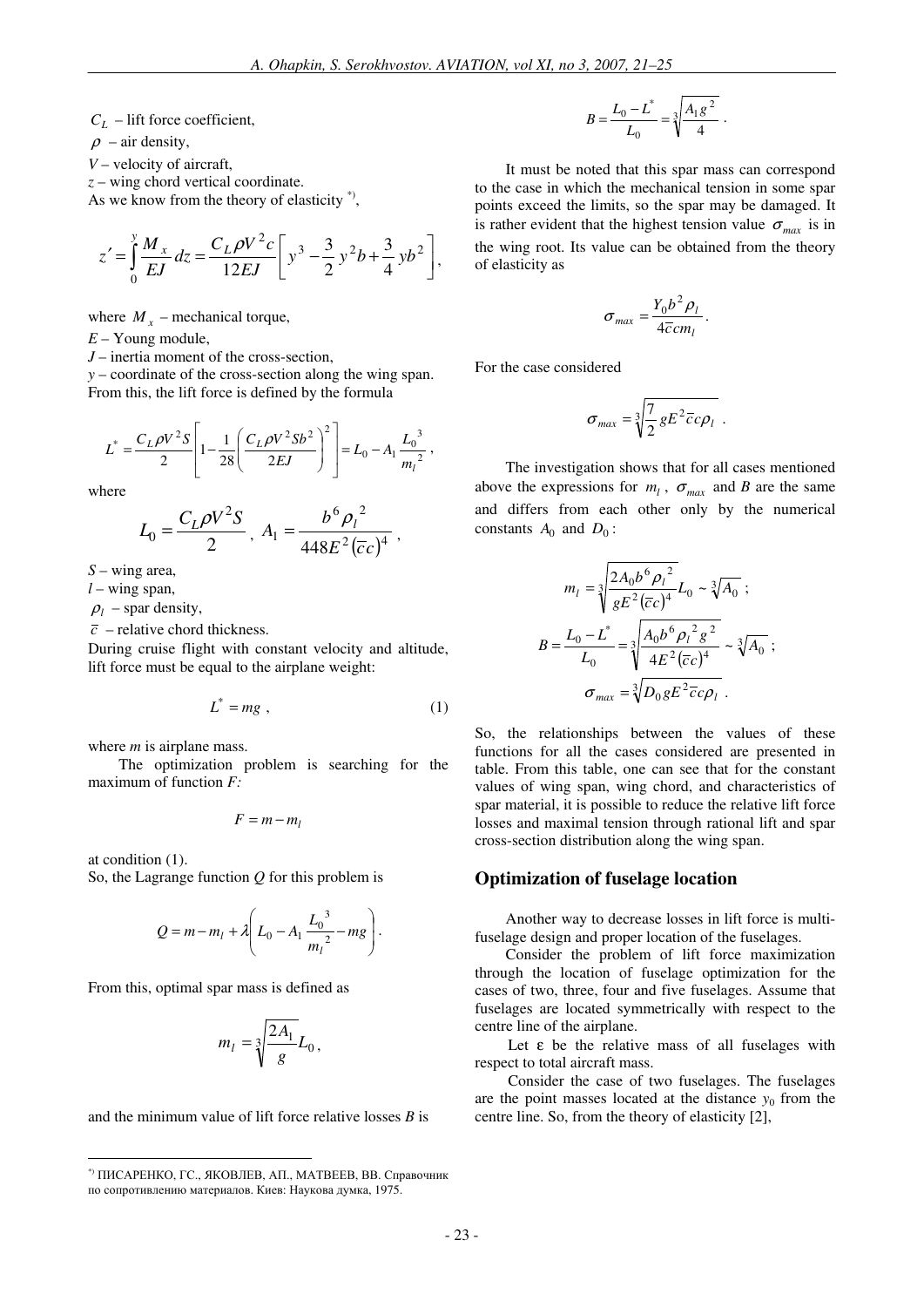|                                                   | $A_0$         | m <sub>l</sub> | B           | $\sigma_{\text{max}}$ |
|---------------------------------------------------|---------------|----------------|-------------|-----------------------|
| Constant lift force distribution, constant spar   | $A_{00}$      | m <sub>0</sub> | $B_0$       | $\sigma_0$            |
| cross-section                                     |               |                |             |                       |
| Constant lift force distribution, constant spar   | $A_{00}/1.93$ | $m_0/1.245$    | $B_0/1.245$ | $\sigma_0/2.41$       |
| tension                                           |               |                |             |                       |
| Elliptical lift force distribution, constant spar | $A_{00}/1.9$  | $m_0/1.238$    | $B_0/1.238$ | $1.05\sigma_0$        |
| cross-section                                     |               |                |             |                       |
| Elliptical lift force distribution, constant spar | $A_{00}/4.57$ | $m_0/1.66$     | $B_0/1.66$  | $\sigma_0/2.41$       |
| tension                                           |               |                |             |                       |

**Table.** Results obtained for the cases of spar cross-section and lift distribution investigated

$$
\frac{L^*(y_0)}{C_L \rho V^2 c} = \int_0^{y_0} \left[ 1 - \frac{1}{2} \left( \int_0^y \frac{\epsilon mg}{2\delta} \left[ \frac{1}{b} \left( \frac{b}{2} - \xi \right)^2 - (y_0 - \xi) \right] d\xi \right]^2 \right] dy + \int_0^{\frac{b}{2}} \left[ 1 - \frac{1}{2} \left( \int_0^y \frac{\epsilon mg}{2bl} \left[ \frac{b}{2} - \xi \right]^2 d\xi - \int_0^y \frac{\epsilon mg}{2\delta} \left[ y_0 - \xi \right] d\xi \right)^2 \right] dy
$$

By varying the variable  $y_0$ , one can obtain the maximal value of *L* \* . For this case, optimum corresponds to

$$
y_0^* = 0.56 \frac{b}{2} \, .
$$

The behavior of  $L^*$  as a function of  $y_0$  is shown in figure 4.



**Fig 4.** Lift force as function of fuselage location for the case of two fuselages

The same procedure for three fuselages gives

$$
y_0^* = 0.7 \frac{b}{2}.
$$

In the case of four fuselages,  $L^*$  is the function of two variables:  $z_0$  and  $z_1$  (locations of two fuselages along the semi-span). Calculation gives the optimum at

$$
y_0^* = 0.24 \frac{b}{2}
$$
,  $y_1^* = 0.78 \frac{b}{2}$ .

For the case of five fuselages (as for "Helios") the reults of optimization are

$$
y_0^* = 0.4\frac{b}{2}
$$
,  $y_1^* = 0.82\frac{b}{2}$ .

It is also rather interesting to investigate the behaviour of function  $L^*$  near the maximum. Figure 5 shows the isolines of this function. One can see that this function changes rather slowly in the vicinity of the maximum, so small displacement of fuselages cannot strongly affect the lift force. The same results can be obtained for the cases of two, three and four fuselages.



**Fig 5.** Isolines of lift force as function of fuselage location for the case of five fuselages